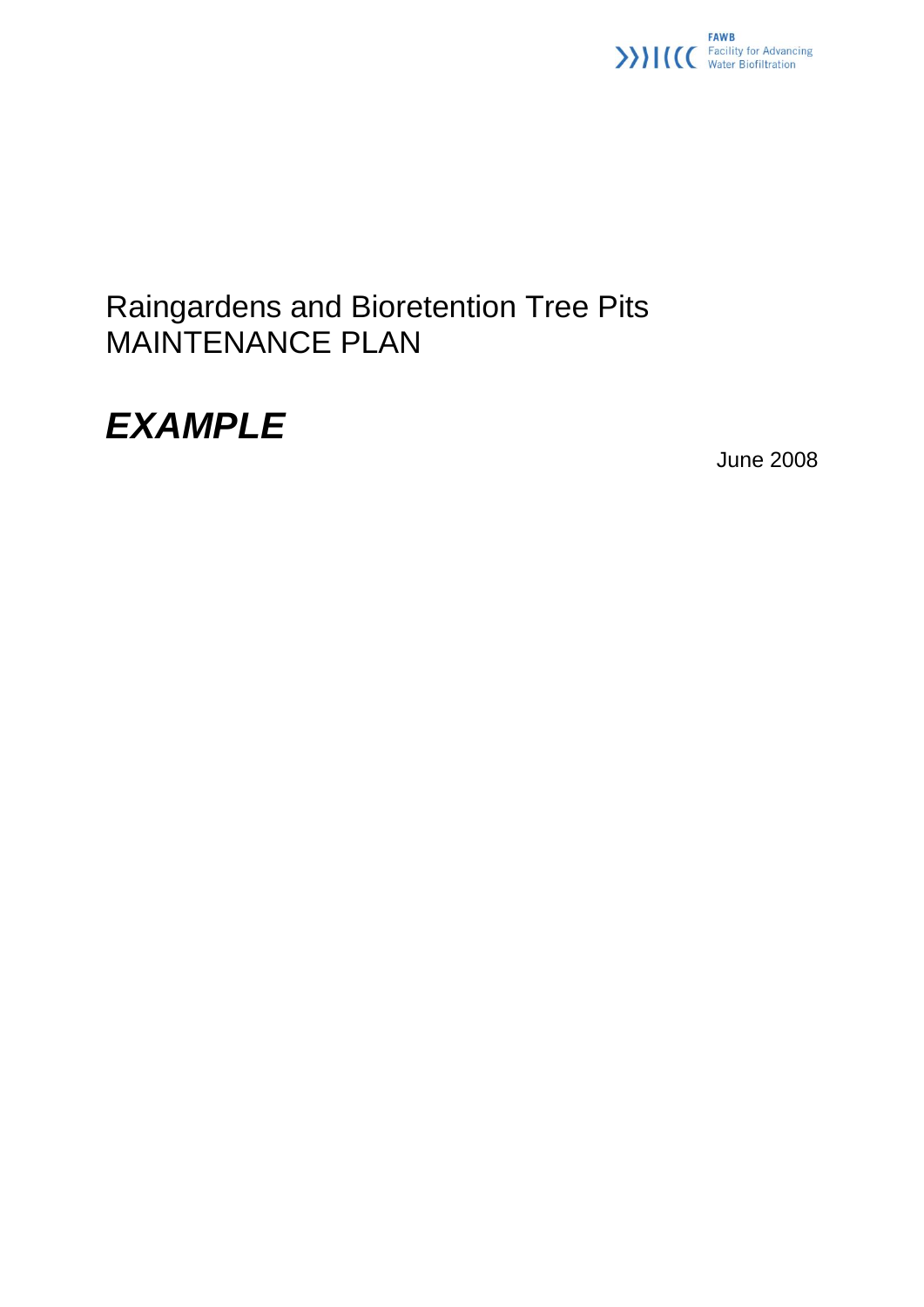

#### **Table of Contents**

| 1  |     |       |  |
|----|-----|-------|--|
| 2  |     |       |  |
|    | 2.1 |       |  |
|    | 2.2 |       |  |
|    | 2.3 |       |  |
| 3  |     |       |  |
|    | 3.1 |       |  |
|    | 3.2 |       |  |
|    | 3.3 |       |  |
| 4  |     |       |  |
|    | 4.1 |       |  |
|    |     | 4.1.1 |  |
|    | 4.2 |       |  |
|    |     | 4.2.1 |  |
|    |     | 4.2.2 |  |
|    |     | 4.2.3 |  |
|    |     | 4.2.4 |  |
|    |     | 4.2.5 |  |
| 5. |     |       |  |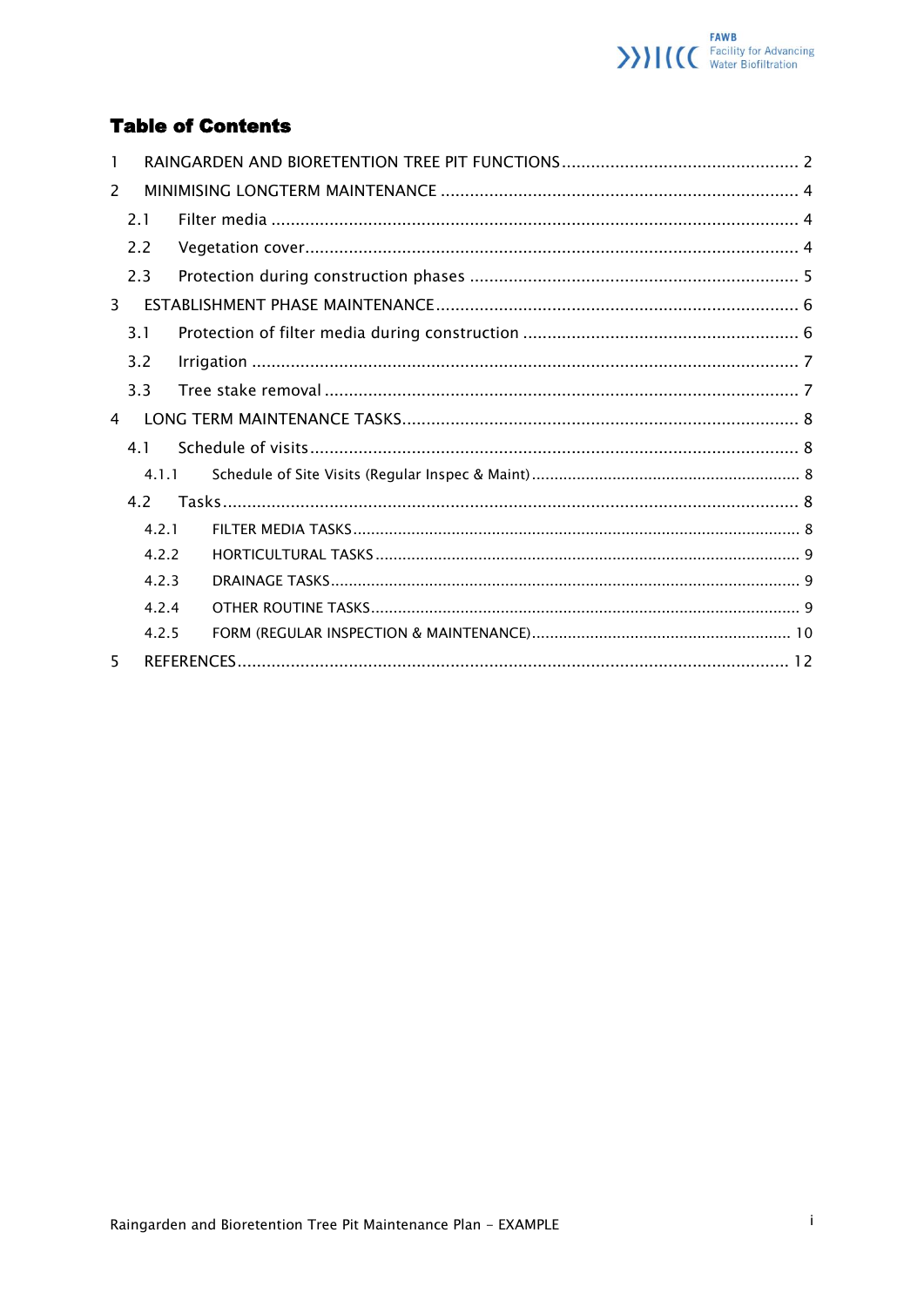

#### <span id="page-2-0"></span>1 RAINGARDEN AND BIORETENTION TREE PIT FUNCTIONS

This is a sample maintenance plan only. When preparing a maintenance plan for a specific site, consideration should be given to the individual site requirements to ensure all the elements within a particular design are incorporated in to the plan.

A sketch or drawing should be provided (as seen in Figure 1) to help maintenance personnel and asset managers understand the function and features of a particular asset. The drawing should provide enough information about the function of a system to enable appropriate management/maintenance decisions to be made.

Raingardens and bioretention tree pits are designed with the primary intent of removing pollutants from stormwater before the water is discharged to the local waterway or reused. Commonly, stormwater runoff enters the raingarden or bioretention tree pit through a break in a standard road kerb and is filtered through the soil media as it infiltrates. Treated stormwater is then collected at the base of the raingarden or bioretention tree pit via perforated pipes located within a gravel drainage layer before being discharged into conventional stormwater pipes or collected for reuse. In most designs the conventional stormwater pipes also act as an overflow, taking flows that exceed the design capacity of the raingarden or bioretention tree pits.

The inclusion of raingardens or bioretention tree pits into the stormwater drainage system does not affect other conventional drainage elements. Stormwater discharge that exceeds the capacity of the raingarden or bioretention tree pit may continue down the kerb to be collected in a conventional side entry pit or may overflow into a pit located within the raingarden that is directly connected to the conventional drainage system.

Raingardens and bioretention tree pits provide stormwater treatment as well as landscape amenity. An additional benefit is that the passive irrigation from stormwater reduces the demand for irrigation from other sources such as potable water.

The tree and/or understorey species need to be relatively hardy, tolerant of freely draining sandy soils and regular inundation. The filter media into which the trees are planted has a specified hydraulic conductivity (generally between 100 – 400 mm/hr depending on the local climate and the configuration of the system). The understorey (or groundcover) vegetation reduces the likelihood of clogging at the surface of the tree pit.

Figure 1 illustrates the intended flow pathways for stormwater through a typical raingarden/bioretention tree pit and shows some of the subsurface infrastructure that requires consideration for maintenance.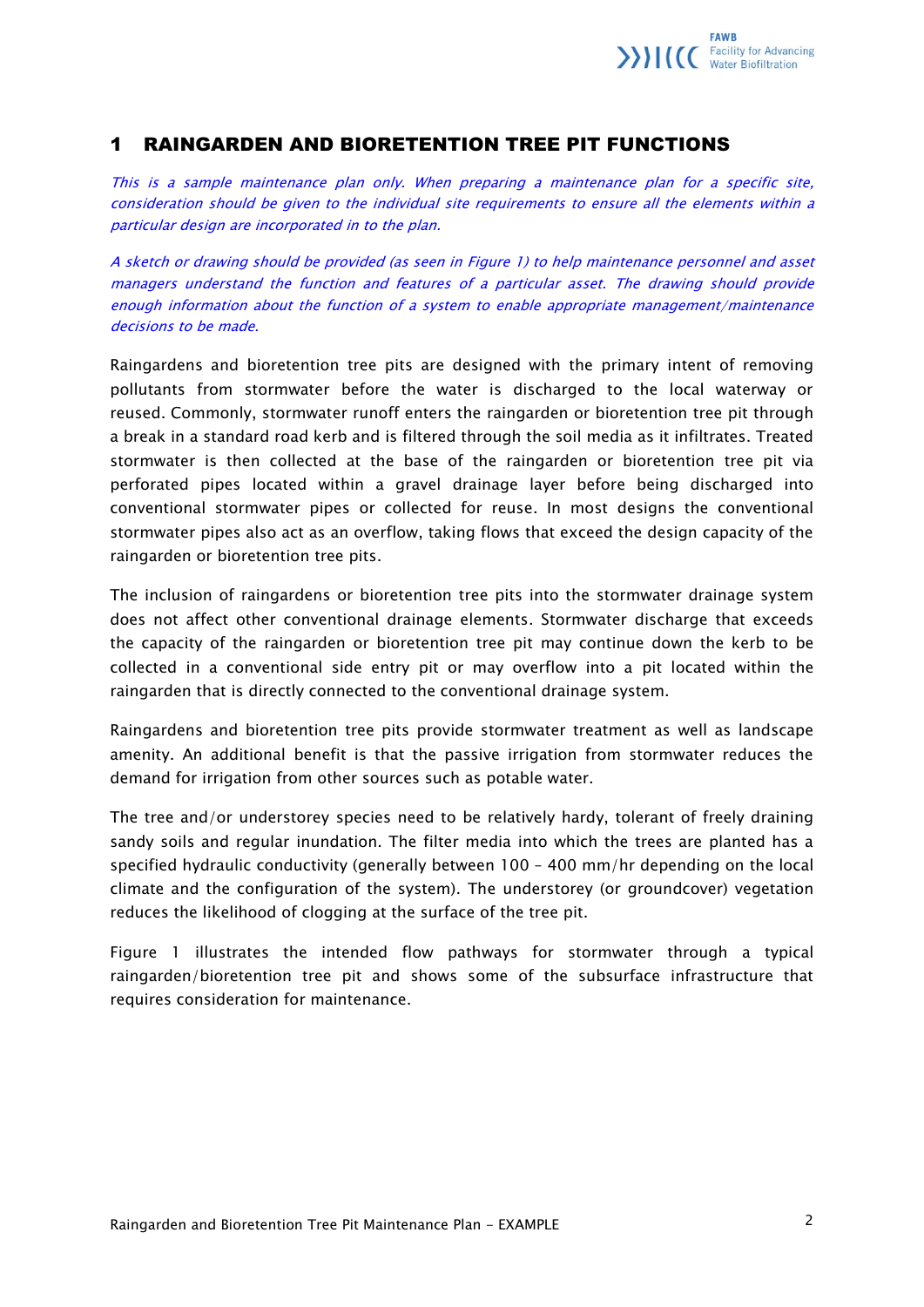



Figure 1. Concept illustration of a raingarden or bioretention tree pit illustrating stormwater flow pathways and subsurface infrastructure requiring maintenance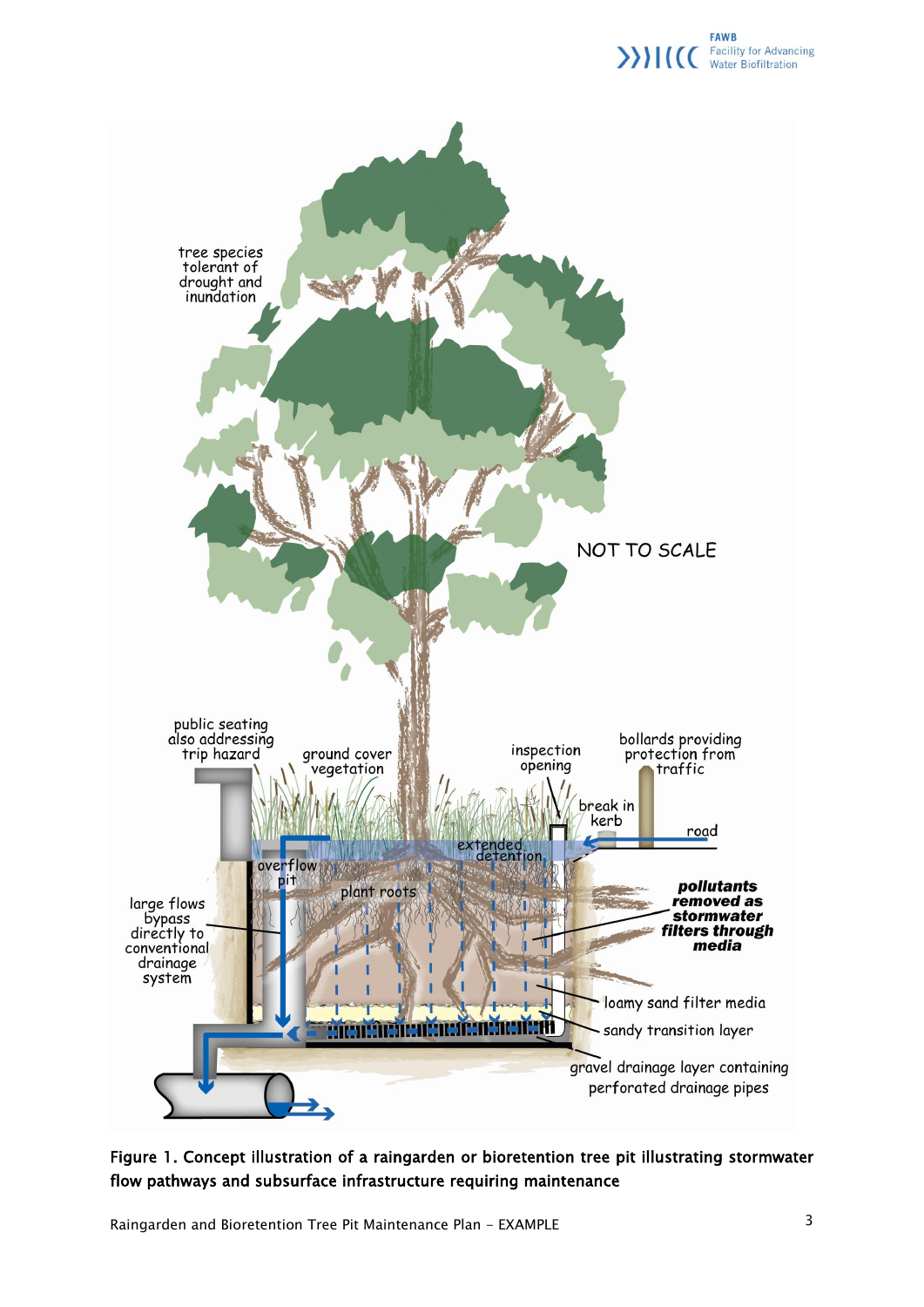#### <span id="page-4-0"></span>2 MINIMISING LONGTERM MAINTENANCE

Three key elements in the design and construction of raingardens and bioretention tree pits have been identified that strongly influence the amount of long term maintenance that is required. Adequately addressing these three key elements ensures that the long term maintenance of these systems is predictable, and therefore minimal. The elements are:

- **Correct filter media specification and installation**
- **Dense vegetation cover**
- **•** Protection during construction phases

<span id="page-4-1"></span>The importance of these key elements is described in more detail below.

#### 2.1 Filter media

The filter media for the raingarden or bioretention tree pit must meet certain specifications. It is crucial that the filter media installed maintains its hydraulic conductivity (i.e. it's ability to pass water through the media) in the long term. When an inappropriate filter media is installed (e.g. it contains high levels of fine silt  $+$  clay materials) it may result in compaction or even structural collapse of the media. This leads to a substantial reduction in the treatment capacity of the system because water will not filter through the media but will pond on the surface instead and spill out through the overflow. A symptom of this compaction is often the loss of vegetation within the raingarden or tree pit.

Similarly, the filter media must be correctly installed with an appropriate level of compaction during installation. Guidelines currently recommend that filter media be lightly compacted during installation to prevent migration of fine particles. In small systems, a single pass with a vibrating plate should be used to compact the filter media, while in large systems, a single pass with roller machinery (e.g. a drum lawn roller) should be performed (FAWB 2008).

#### <span id="page-4-2"></span>2.2 Vegetation cover

Nutrients have been identified as a key pollutant in stormwater, particularly nitrogen and phosphorus. The nutrient removal efficiency of raingardens and bioretention tree pits is related to the root structure and density of the plants within the system. Early analysis carried out by FAWB suggests that dense fibrous roots provide the most efficient pollutant removal. Further, as plants mature and their roots penetrate the filter media they play a role in maintaining the hydraulic conductivity of the media. Root growth helps to maintain the surface porosity and the infiltration capacity of the filter media. As a result, it is important that dense vegetation cover is established at an early stage to prevent compaction or surface sealing by promoting extensive root penetration. Some bioretention tree pits are designed without understorey vegetation. In these instances, it is likely that additional maintenance will be required to maintain the porosity of the surface of the filter media (e.g. physical removal of any fine sediments accumulating on the surface).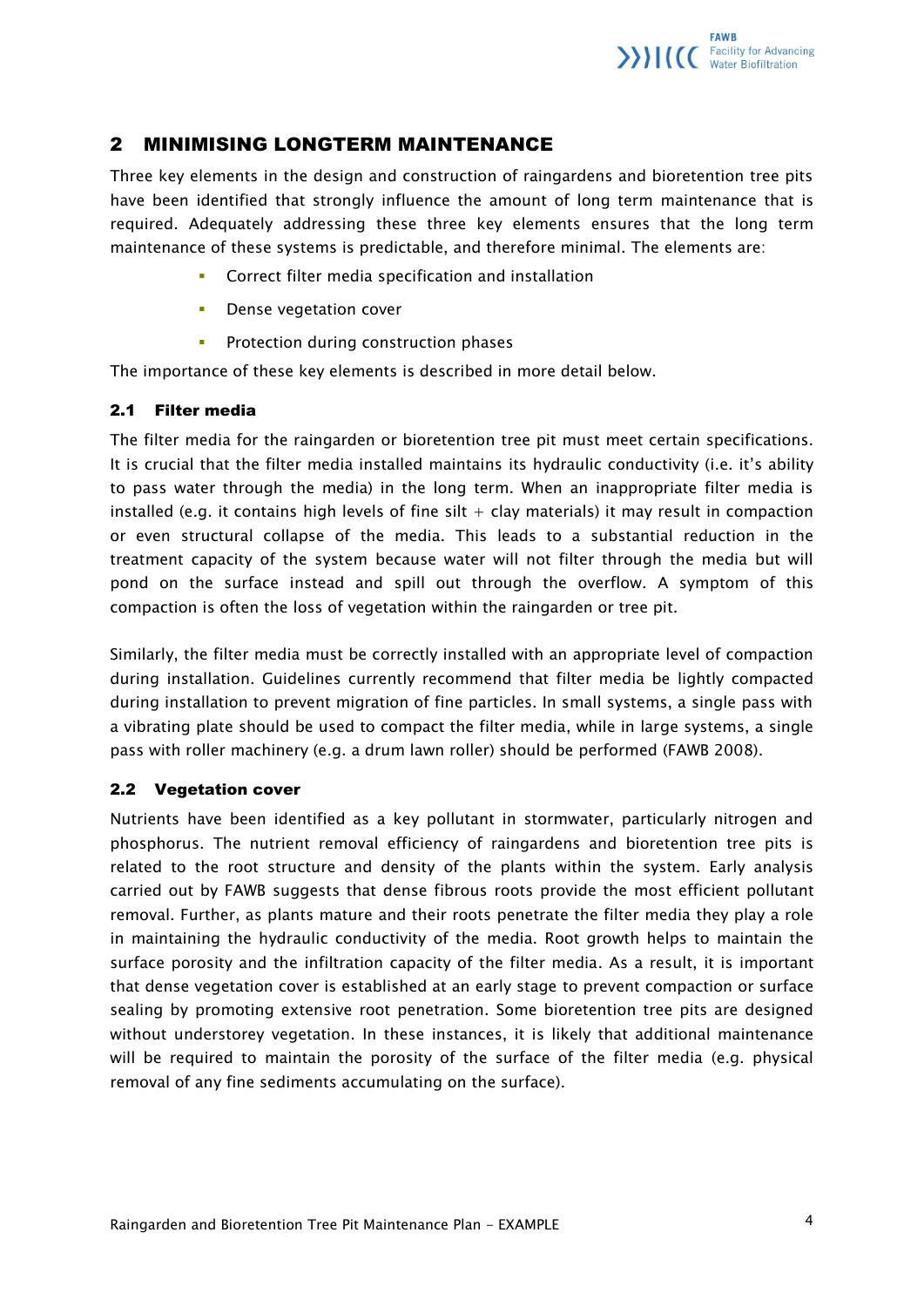

#### 2.3 Protection during construction phases

<span id="page-5-0"></span>Protection of raingardens and bioretention tree pits during construction allows for good plant establishment and prevents disturbance or scour of the filter media surface. It is also important to protect the raingarden and bioretention tree pits from heavy sediment loads, or other wash off (e.g. cement washings), during any construction in the catchment to prevent clogging of the surface of the filter media. See Section 3 for more detail.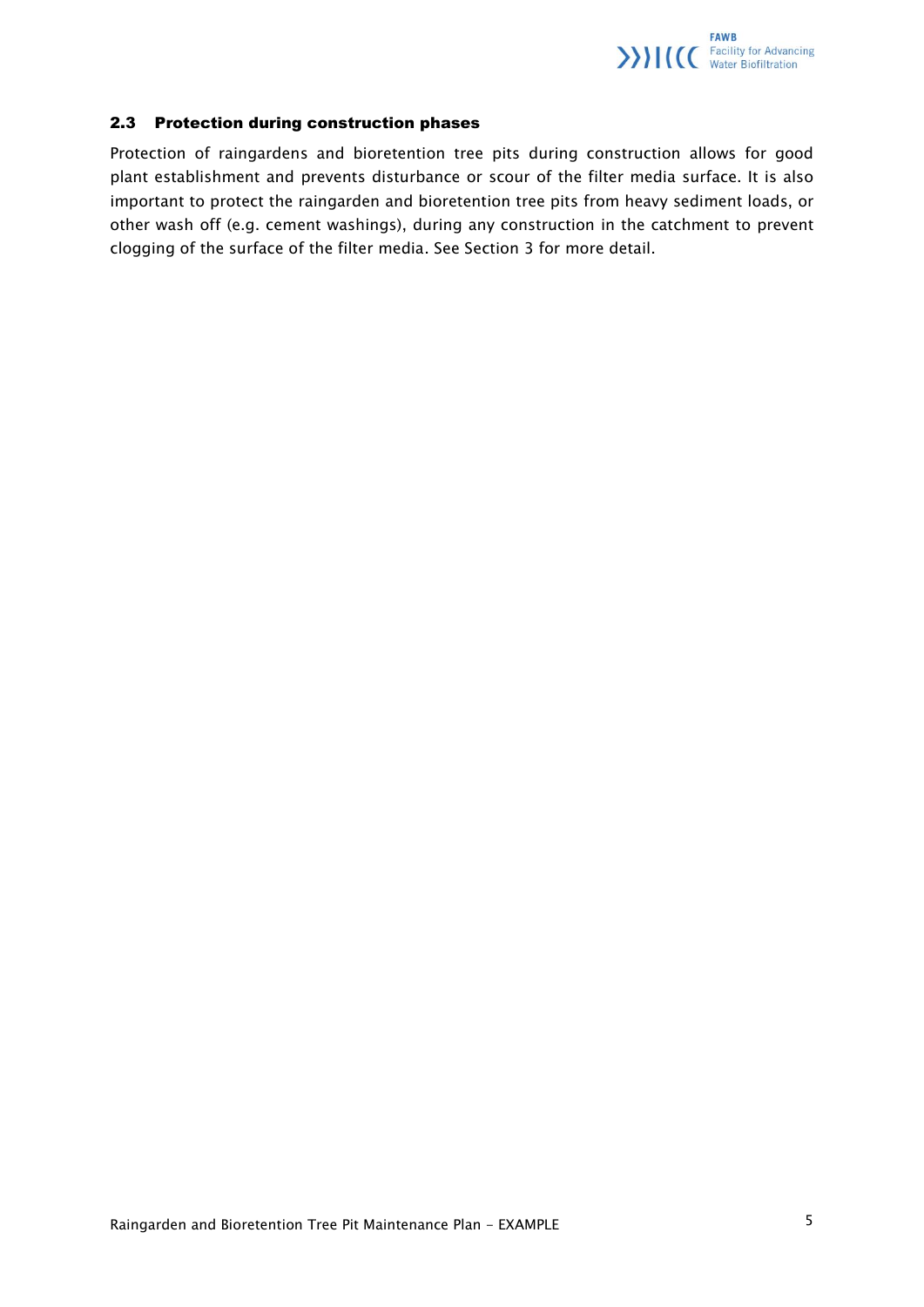#### <span id="page-6-0"></span>3 ESTABLISHMENT PHASE MAINTENANCE

A number of maintenance activities have been identified that are, in most cases, only required during the establishment phase of a raingarden or tree pit. The end of the establishment phase can be defined by the completion of both of the following:

- (i) The plant establishment where plants are suitably established to no longer require irrigation and are close to their mature height and/or when larger trees no longer require tree stakes for support. This period is typically 18 to 24 months.
- (ii) The raingarden or tree pit is completely connected to its intended catchment and the catchment is no longer under construction (therefore there is less risk of high sediment loads or other contaminants, such as cement washings or fine clay sediments, being washed onto the surface of the filter media and causing clogging). It is also important that the entire catchment is connected to ensure adequate water availability for plants under normal climatic conditions.

#### <span id="page-6-1"></span>3.1 Protection of filter media during construction

Construction sites usually generate very high loads of sediment in stormwater runoff. These exceptionally high loads can cause the filter media within a raingarden or tree pit to become clogged or blocked. Blockage may occur as a result of the accumulation of fine sediment on the surface; this can sometimes be manually removed. Accumulation of fine sediment may also occur in a layer deeper within the filter media, usually resulting in the need to remove and replace the filter media.

To protect the filter media while construction activities are occurring in the catchment, at least one of the following precautions should be taken:

- 1. Keep the raingarden or tree pit off-line during this period to prevent any stormwater entering– Note: adequate alternative sediment control measures must also be installed during construction to prevent heavy sediment loads being discharged directly to the stormwater system while the raingarden or tree pit is off-line.
- 2. Delay final landscaping and protect system by covering the entire bioretention surface with geofabric (and turf or gravel if desired for aesthetic purposes) as shown in Figure 2 (left).
- 3. Temporarily partition the bioretention system, creating a sacrificial sediment forebay. This allows the vegetation to establish in the rest of the system while the sacrificial sediment forebay at the inlet is protected using geofabric and turf as described above and shown in Figure 2 (right). This approach is best suited when the over flow pit is located close to the inlet zone.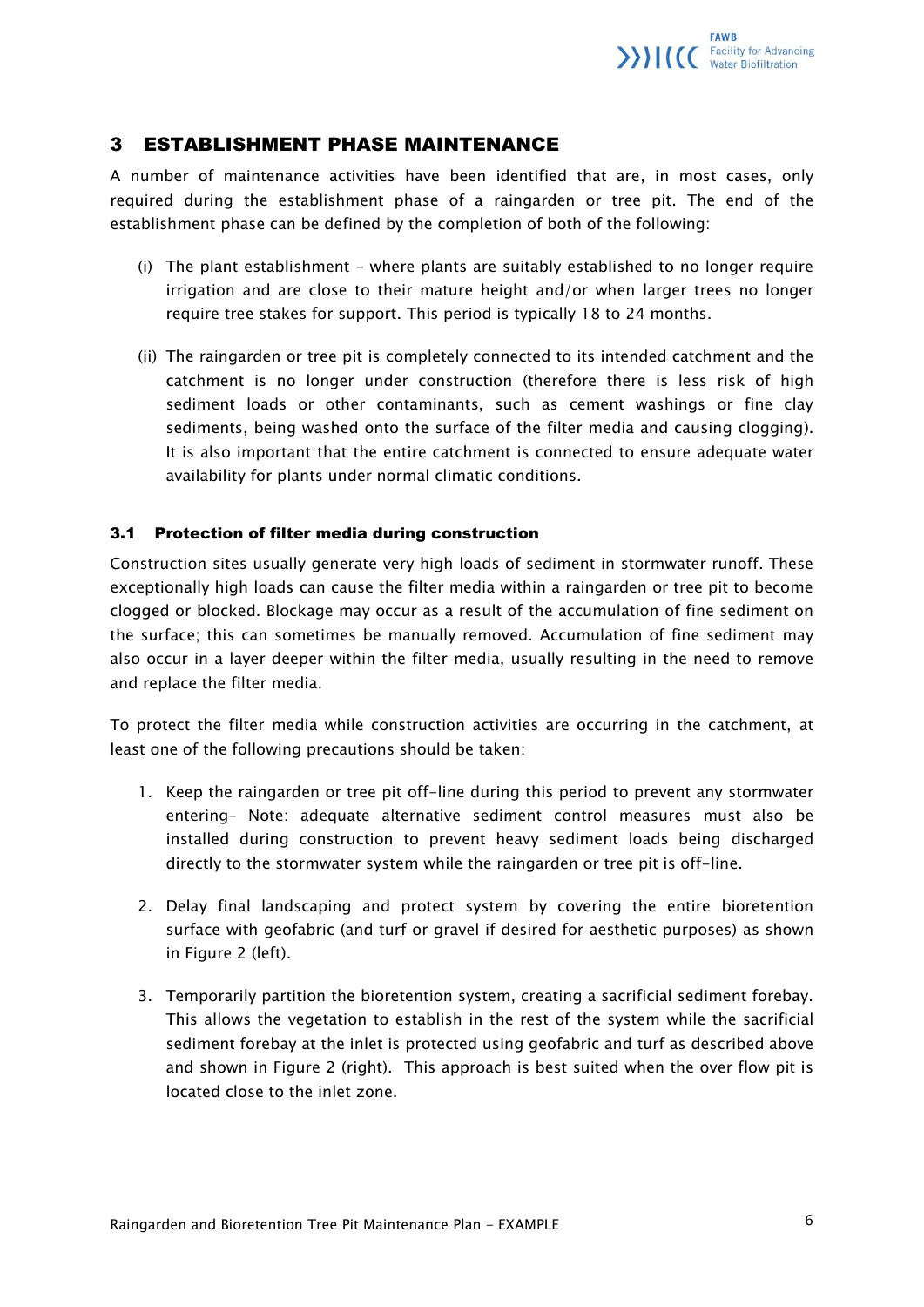



Figure 2. Protection of filter media with a geofabric and turf cover (left) and use of a sacrificial sediment forebay during construction and plant establishment (right).

#### <span id="page-7-0"></span>3.2 Irrigation

Plants and trees in raingardens and tree pits will probably require irrigation during the establishment phase. Irrigation should be applied directly to the surface of the filter media. The use of Ag pipes for irrigating young trees is not recommended as it creates a short circuit pathway, or preferential flow path, for stormwater. As illustrated in Figure 3, the stormwater flows straight down the Ag pipes and into the drainage layer at the base where it is conveyed downstream to the conventional stormwater system, effectively bypassing any pollutant removal processes that occur as the stormwater filters through the soil media.



Figure 3. Concept illustration showing how Ag pipes installed for tree watering can result in short circuiting and reduced stormwater treatment.

#### <span id="page-7-1"></span>3.3 Tree stake removal

Tree stakes are often used to support young trees planted into the filter media of raingardens or tree pits. Once the trees are adequately established the stakes should be removed and the holes filled in with filter media. Failure to fill in the holes will result in the creation of a short circuit pathway, or preferential flow path, for stormwater. Instead of ponding on the surface of the raingarden, the holes left behind after the stakes are removed allow water to bypass the filter media and drain directly into the drainage layer at the base of the cell, effectively bypassing any pollutant removal processes.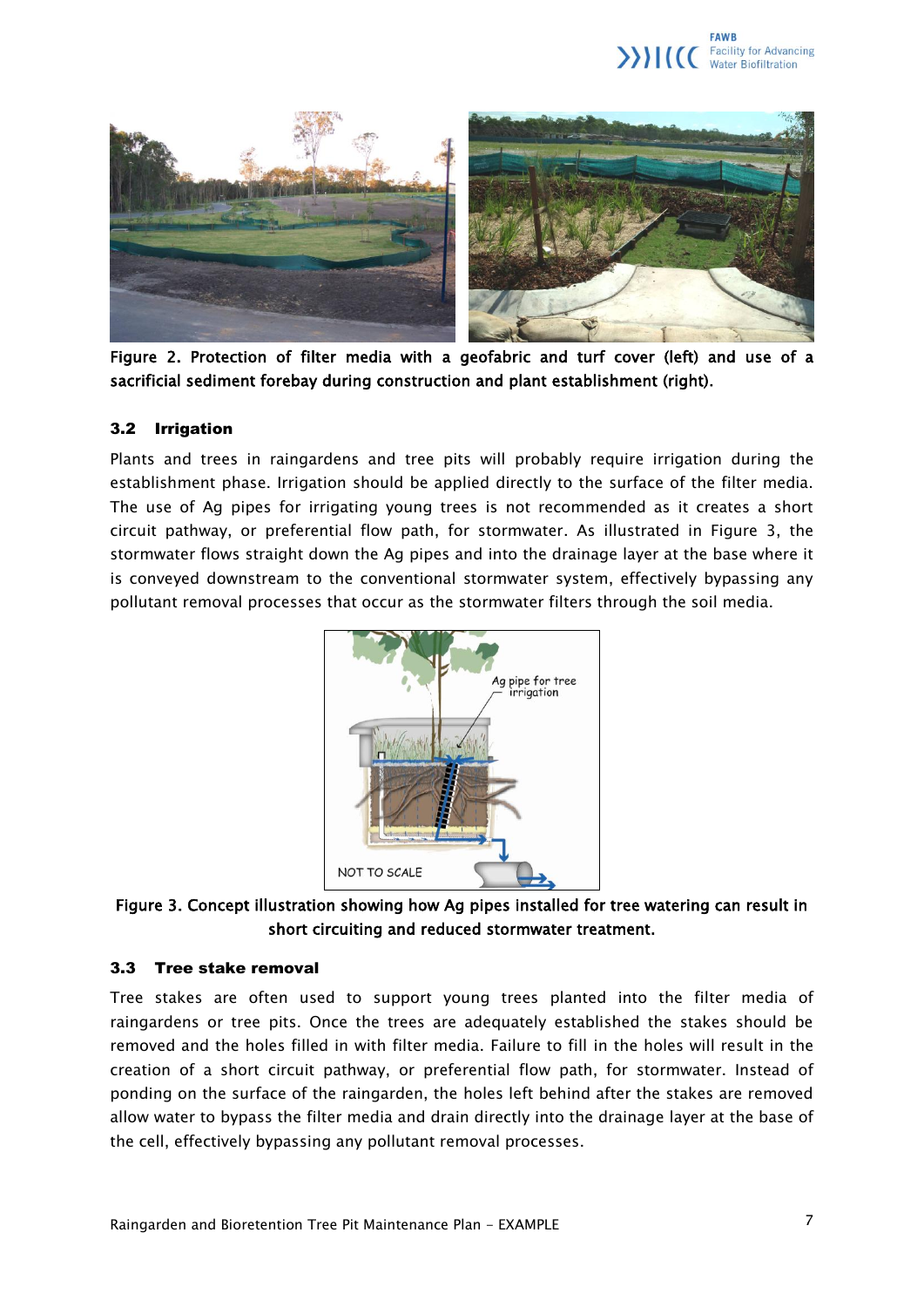

#### <span id="page-8-0"></span>4 LONG TERM MAINTENANCE TASKS

#### <span id="page-8-1"></span>4.1 Schedule of visits

<span id="page-8-2"></span>

| 4.1.1 Schedule of Site Visits (Regular Inspec & Maint) |                                                                                                                                                                                                                                                                                                                            |  |  |  |  |  |
|--------------------------------------------------------|----------------------------------------------------------------------------------------------------------------------------------------------------------------------------------------------------------------------------------------------------------------------------------------------------------------------------|--|--|--|--|--|
| Purpose of visit                                       | Frequency                                                                                                                                                                                                                                                                                                                  |  |  |  |  |  |
| Inspection                                             | Regular inspection and maintenance should be carried out to ensure the system<br>functions as designed. It is recommended that these checks be undertaken on a<br>three monthly basis during the initial period of operating the system. A less<br>frequent schedule might be determined after the system has established. |  |  |  |  |  |
| Maintenance                                            |                                                                                                                                                                                                                                                                                                                            |  |  |  |  |  |

#### <span id="page-8-3"></span>4.2 Tasks

The scope of maintenance tasks should include verifying the function and condition of the following elements:

- Filter media  $\bullet$
- Horticultural  $\bullet$
- Drainage infrastructure  $\bullet$
- Other routine tasks  $\bullet$

<span id="page-8-4"></span>

| 4.2.1 FILTER MEDIA TASKS            |                                                                                                                                                                                                                                                                                                                                                                                                                                                                                                                                                                                                |  |  |  |  |
|-------------------------------------|------------------------------------------------------------------------------------------------------------------------------------------------------------------------------------------------------------------------------------------------------------------------------------------------------------------------------------------------------------------------------------------------------------------------------------------------------------------------------------------------------------------------------------------------------------------------------------------------|--|--|--|--|
| Sediment<br>deposition              | Remove sediment build up from forebays in raingardens and from the surface<br>of bioretention street trees.                                                                                                                                                                                                                                                                                                                                                                                                                                                                                    |  |  |  |  |
|                                     | Frequency - 3 MONTHLY AFTER RAIN                                                                                                                                                                                                                                                                                                                                                                                                                                                                                                                                                               |  |  |  |  |
| Holes or scour                      | Infill any holes in the filter media. Check for erosion or scour and repair,<br>provide energy dissipation (e.g. rocks and pebbles at inlet) if necessary.                                                                                                                                                                                                                                                                                                                                                                                                                                     |  |  |  |  |
|                                     | Frequency - 3 MONTHLY AFTER RAIN                                                                                                                                                                                                                                                                                                                                                                                                                                                                                                                                                               |  |  |  |  |
| Filter media<br>surface<br>porosity | Inspect for the accumulation of an impermeable layer (such as oily or clayey<br>sediment) that may have formed on the surface of the filter media. A symptom<br>may be that water remains ponded in the raingarden or tree pit for more than<br>a few hours after a rain event. Repair minor accumulations by raking away any<br>mulch on the surface and scarifying the surface of the filter media between<br>plants.<br>For bioretention tree pits without understorey vegetation, any accumulation of<br>leaf litter should be removed to help maintain the surface porosity of the filter |  |  |  |  |
|                                     | media.                                                                                                                                                                                                                                                                                                                                                                                                                                                                                                                                                                                         |  |  |  |  |
|                                     | Frequency - 3 MONTHLY AFTER RAIN                                                                                                                                                                                                                                                                                                                                                                                                                                                                                                                                                               |  |  |  |  |
| Litter Control                      | Check for litter (including organic litter) in and around treatment areas.<br>Remove both organic and anthropogenic litter to ensure flow paths and<br>infiltration through the filter media are not hindered.                                                                                                                                                                                                                                                                                                                                                                                 |  |  |  |  |
|                                     | Frequency - 3 MONTHLY OR AS DESIRED FOR AESTHETICS                                                                                                                                                                                                                                                                                                                                                                                                                                                                                                                                             |  |  |  |  |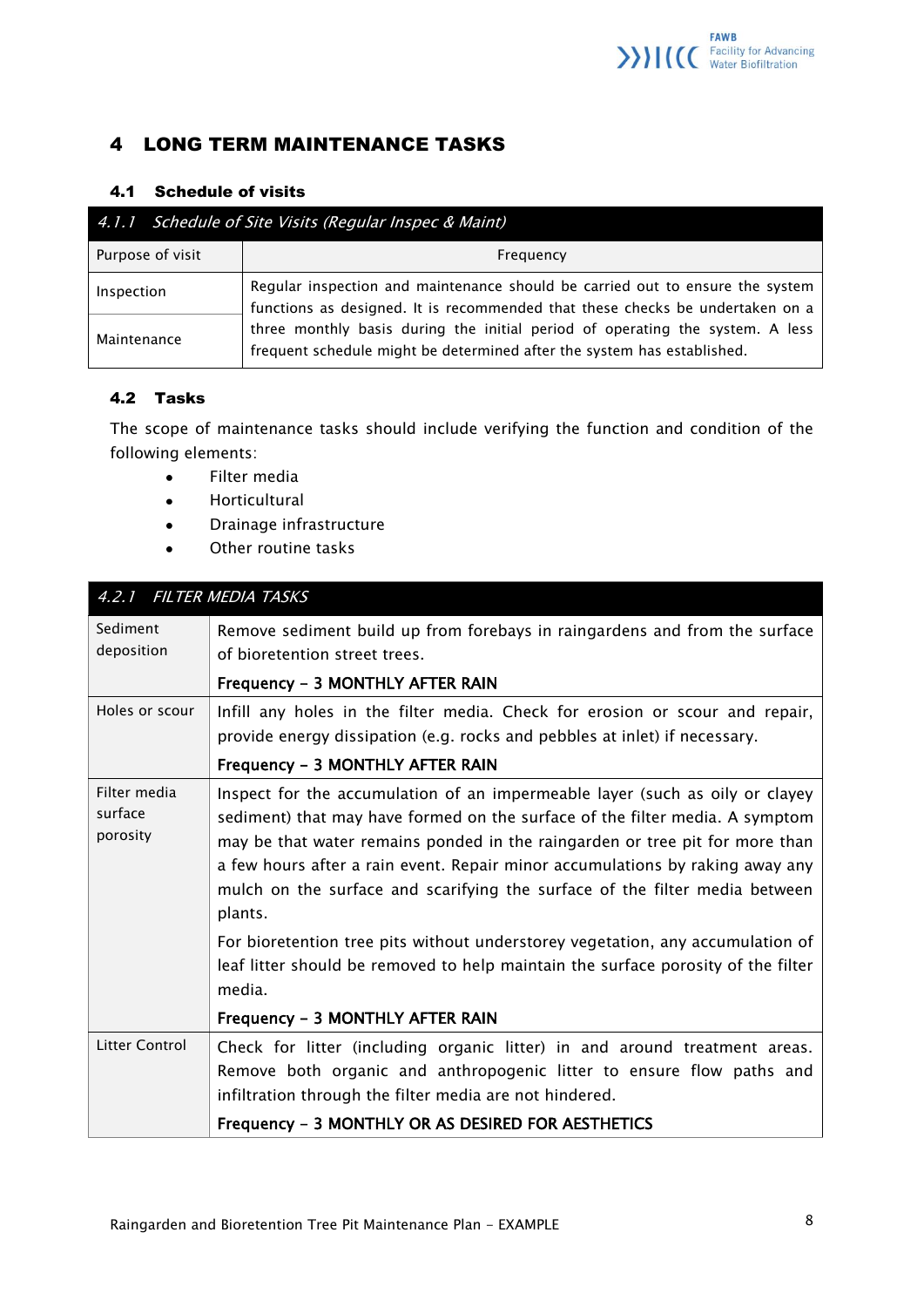

<span id="page-9-2"></span><span id="page-9-1"></span><span id="page-9-0"></span>

|                                                                                    | 4.2.2 HORTICULTURAL TASKS                                                                                                                                                                                                                                                                                                                                                                                                                                                                                                     |
|------------------------------------------------------------------------------------|-------------------------------------------------------------------------------------------------------------------------------------------------------------------------------------------------------------------------------------------------------------------------------------------------------------------------------------------------------------------------------------------------------------------------------------------------------------------------------------------------------------------------------|
| Pests and<br><b>Diseases</b>                                                       | Assess plants for disease, pest infection, stunted growth or senescent plants.<br>Treat or replace as necessary. Reduced plant density reduces pollutant<br>removal and infiltration performance.                                                                                                                                                                                                                                                                                                                             |
|                                                                                    | Frequency - 3 MONTHLY OR AS DESIRED FOR AESTHETICS                                                                                                                                                                                                                                                                                                                                                                                                                                                                            |
| Maintain<br>original plant<br>densities                                            | Infill planting: Between 6 and 10 plants per square metre should (depending<br>on species) be adequate to maintain a density where the plant's roots touch<br>each other. Planting should be evenly spaced to help prevent scouring due to a<br>concentration of flow.                                                                                                                                                                                                                                                        |
|                                                                                    | Frequency - 3 MONTHLY OR AS DESIRED FOR AESTHETICS                                                                                                                                                                                                                                                                                                                                                                                                                                                                            |
| Weeds                                                                              | It is important to identify the presence of any rapidly spreading weeds as<br>they occur. The presence of such weeds can reduce dominant species<br>distributions and diminish aesthetics. Weed species can also compromise the<br>systems long term performance. Inspect for and manually remove weed<br>species. Application of herbicide should be limited to a wand or restrictive<br>spot spraying due to the fact that raingardens and bioretention tree pits are<br>directly connected to the stormwater system.       |
|                                                                                    | Frequency - 3 MONTHLY OR AS DESIRED FOR AESTHETICS                                                                                                                                                                                                                                                                                                                                                                                                                                                                            |
| 4.2.3                                                                              | <b>DRAINAGE TASKS</b>                                                                                                                                                                                                                                                                                                                                                                                                                                                                                                         |
| Perforated pipe                                                                    | Ensure that perforated pipes are not blocked to prevent filter media and plants<br>from becoming waterlogged.<br>A small steady clear flow of water may be observed discharging from the<br>perforated pipe at its connection into the downstream pit some hours after<br>rainfall. Note that smaller rainfall events after dry weather may be completely<br>absorbed by the filter media and not result in flow. Remote camera (e.g. CCTV)<br>inspection of pipelines for blockage and structural integrity could be useful. |
|                                                                                    | Frequency - 6 MONTHLY AFTER RAIN                                                                                                                                                                                                                                                                                                                                                                                                                                                                                              |
| High flow inlet<br>pits, overflow<br>pits and other<br>stormwater<br>junction pits | Ensure inflow areas and grates over pits are clear of litter and debris and in<br>good and safe condition. A blocked grate would cause nuisance flooding of<br>streets. Inspect for dislodged or damaged pit covers and ensure general<br>structural integrity.<br>Remove sediment from pits and entry sites etc. (likely to be an irregular<br>occurrence in mature catchment).                                                                                                                                              |
|                                                                                    |                                                                                                                                                                                                                                                                                                                                                                                                                                                                                                                               |
|                                                                                    | Frequency - MONTHLY AND OCCASIONALLY AFTER RAIN                                                                                                                                                                                                                                                                                                                                                                                                                                                                               |
| 4.2.4                                                                              | <b>OTHER ROUTINE TASKS</b>                                                                                                                                                                                                                                                                                                                                                                                                                                                                                                    |
| Inspection<br>after rainfall                                                       | Occasionally observe raingarden or bioretention tree pit after a rainfall event<br>to check infiltration. Identify signs of poor drainage (extended ponding on the<br>filter media surface). If poor drainage is identified, check landuse and assess<br>whether is has altered from design capacity (e.g. unusually high sediment<br>loads may require installation of a sediment forebay).                                                                                                                                  |
|                                                                                    | Frequency - TWICE A YEAR AFTER RAIN                                                                                                                                                                                                                                                                                                                                                                                                                                                                                           |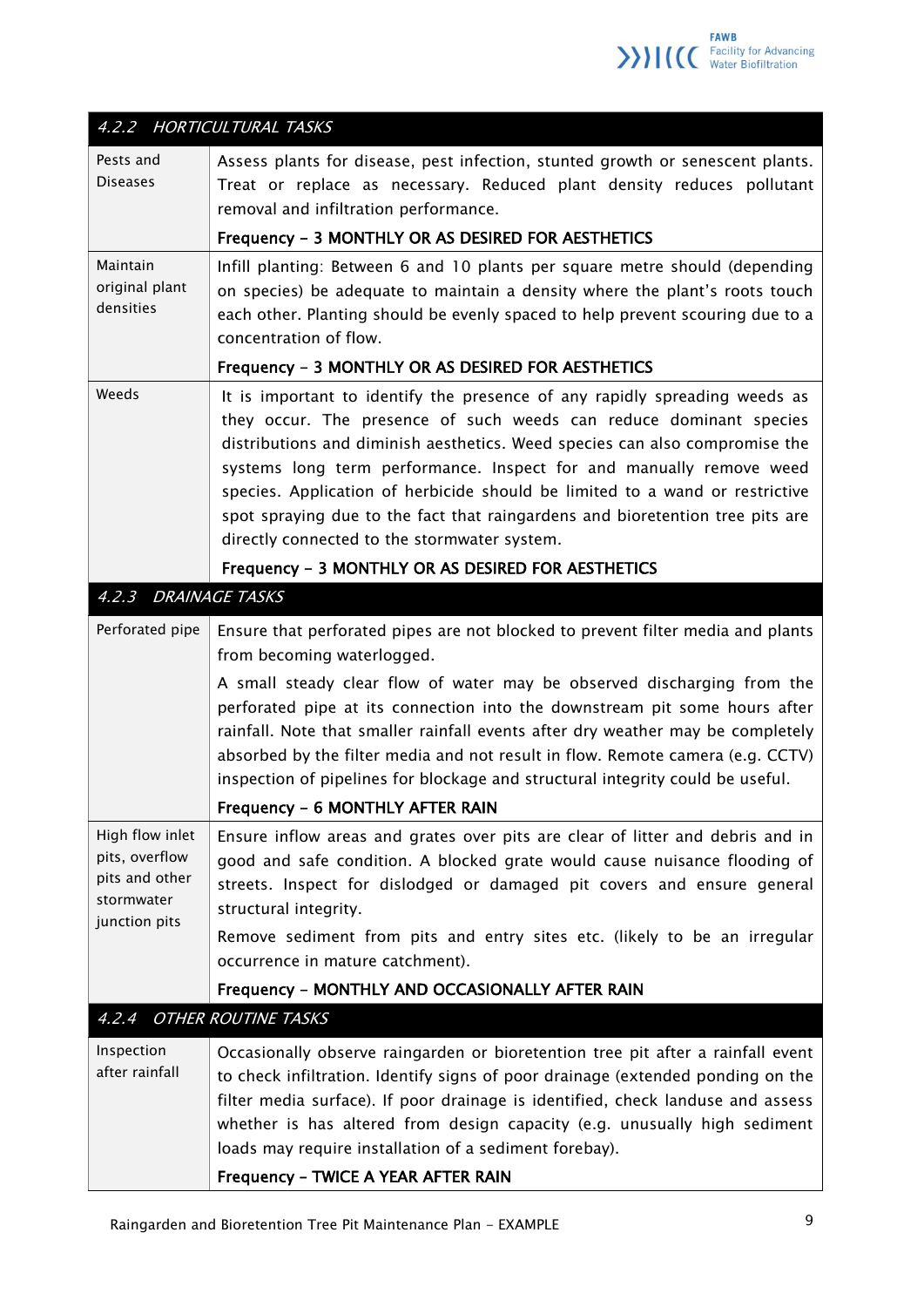<span id="page-10-0"></span>

| FORM (REGULAR INSPECTION & MAINTENANCE)<br>4.2.5                                                                                                       |                                                                                                        |        |                                   |  |                       |        |                       |        |  |
|--------------------------------------------------------------------------------------------------------------------------------------------------------|--------------------------------------------------------------------------------------------------------|--------|-----------------------------------|--|-----------------------|--------|-----------------------|--------|--|
| <b>Raingarden/Tree Pit</b><br>Location                                                                                                                 |                                                                                                        |        |                                   |  |                       |        |                       |        |  |
| Site Visit Date:<br>Site Visit By:                                                                                                                     |                                                                                                        |        |                                   |  |                       |        |                       |        |  |
| Weather:                                                                                                                                               |                                                                                                        |        |                                   |  |                       |        |                       |        |  |
|                                                                                                                                                        | Routine Inspection                                                                                     | $\Box$ | Complete section 1 (below)        |  |                       |        |                       |        |  |
| Purpose of the Site Visit                                                                                                                              | <b>Routine Maintenance</b>                                                                             | $\Box$ | Complete sections 1 and 2 (below) |  |                       |        |                       |        |  |
| NOTE: Where maintenance is required ('yes' in Section 2), details should be recorded in the 'Additional Comments' section at the end of this document. |                                                                                                        |        |                                   |  |                       |        |                       |        |  |
| 1. Filter media                                                                                                                                        |                                                                                                        |        |                                   |  |                       |        |                       |        |  |
|                                                                                                                                                        | *In addition to regular inspections, it is recommended that inspection for damage and blockage is made |        |                                   |  |                       |        | <b>Section 2</b>      |        |  |
| after significant rainfall events that might occur once or twice a year.                                                                               |                                                                                                        |        |                                   |  | Maintenance Required? |        | Maintenance Performed |        |  |
|                                                                                                                                                        |                                                                                                        |        |                                   |  | Yes                   | No     | Yes                   | No.    |  |
| Filter media (CIRCLE - pooling water/accumulation of silt & clay layer/scour/holes/sediment build up)<br>□                                             |                                                                                                        |        |                                   |  | $\Box$                | $\Box$ | □                     |        |  |
| Litter (CIRCLE - large debris/accumulated vegetation/anthropogenic)                                                                                    |                                                                                                        |        |                                   |  | $\Box$                | $\Box$ | $\Box$                | $\Box$ |  |
| Vegetation<br><sup>2.</sup>                                                                                                                            |                                                                                                        |        |                                   |  |                       |        |                       |        |  |
| Vegetation health (CIRCLE - signs of disease/pests/poor growth)                                                                                        |                                                                                                        |        |                                   |  | $\Box$                | $\Box$ | $\Box$                | □      |  |
| Vegetation densities (CIRCLE - low densities - infill planting required)                                                                               |                                                                                                        |        |                                   |  | □                     | $\Box$ | □                     | □      |  |
| Build up of organic matter, leaf litter (CIRCLE - requires removal) BIORETENTION TREE PITS ONLY                                                        |                                                                                                        |        |                                   |  | □                     | □      | □                     | □      |  |
|                                                                                                                                                        |                                                                                                        |        |                                   |  | $\Box$                | $\Box$ | $\Box$                | □      |  |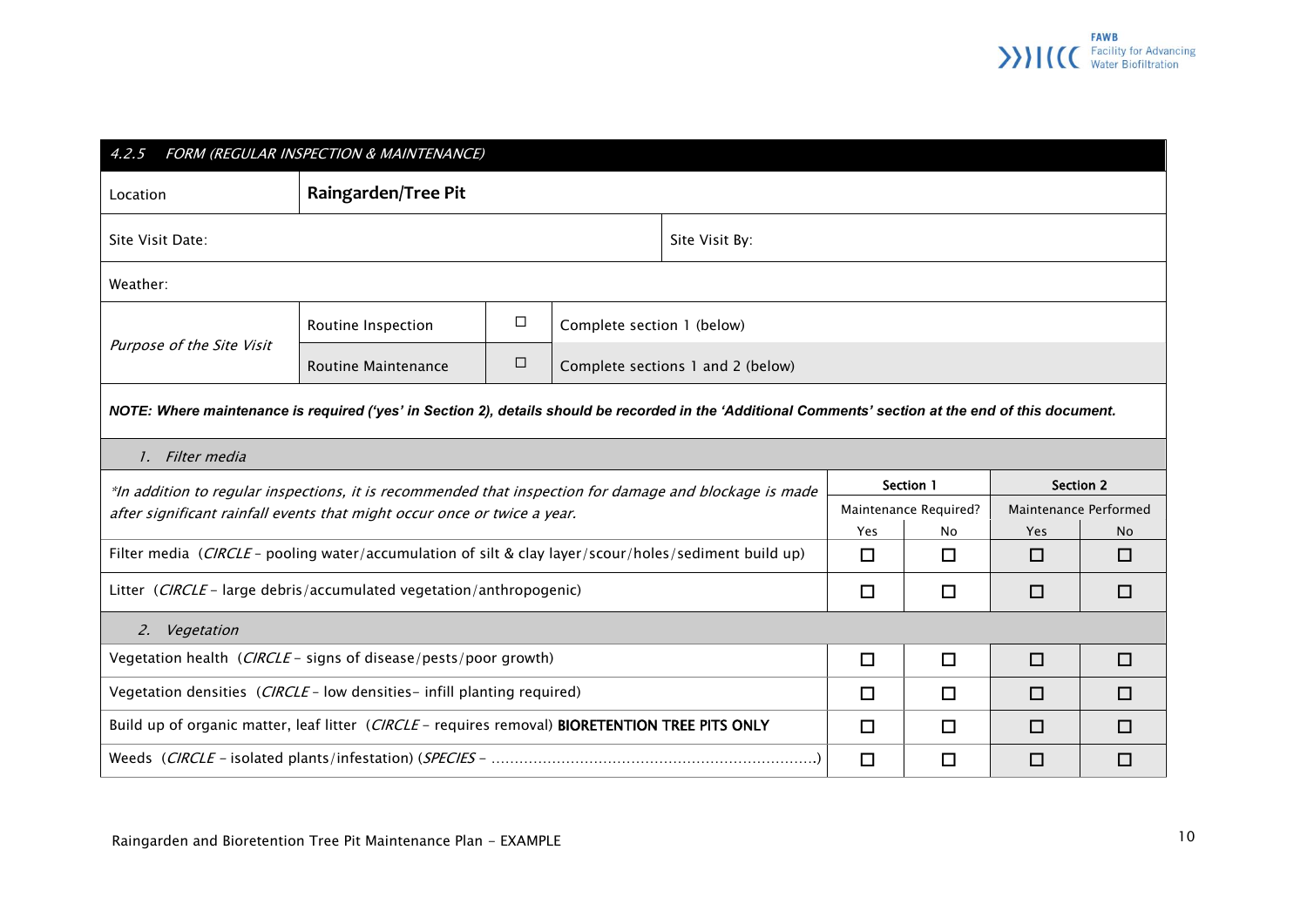# **FAWB**<br>
>>>>>> CCC Facility for Advancing

| 3. Pits, pipes and inflow areas                                                                                 |                       |               |                       |                  |  |  |  |
|-----------------------------------------------------------------------------------------------------------------|-----------------------|---------------|-----------------------|------------------|--|--|--|
|                                                                                                                 | <b>Section 2</b>      |               |                       | <b>Section 3</b> |  |  |  |
|                                                                                                                 | Maintenance Required? |               | Maintenance Performed |                  |  |  |  |
|                                                                                                                 | Yes                   | $\mathsf{No}$ | Yes                   | No               |  |  |  |
| Perforated pipes (CIRCLE - full blockage/partial blockade/damage)                                               | $\Box$                | $\Box$        | $\Box$                | $\Box$           |  |  |  |
| Inflow areas (CIRCLE - scour/excessive sediment deposition/litter blockage)                                     | $\Box$                | $\Box$        | $\Box$                | $\Box$           |  |  |  |
| Over flow grates (CIRCLE - damage/scour/blockage)                                                               | $\Box$                | $\Box$        | $\Box$                | $\Box$           |  |  |  |
| Pits (CIRCLE - poor general integrity/sediment build up/litter/blockage)                                        | $\Box$                | $\Box$        | $\Box$                | $\Box$           |  |  |  |
| Other stormwater pipes and junction pits (CIRCLE - poor general integrity/sediment build<br>up/litter/blockage) | $\Box$                | $\Box$        | $\Box$                | $\Box$           |  |  |  |
| 4. Additional Comments                                                                                          |                       |               |                       |                  |  |  |  |
|                                                                                                                 |                       |               |                       |                  |  |  |  |